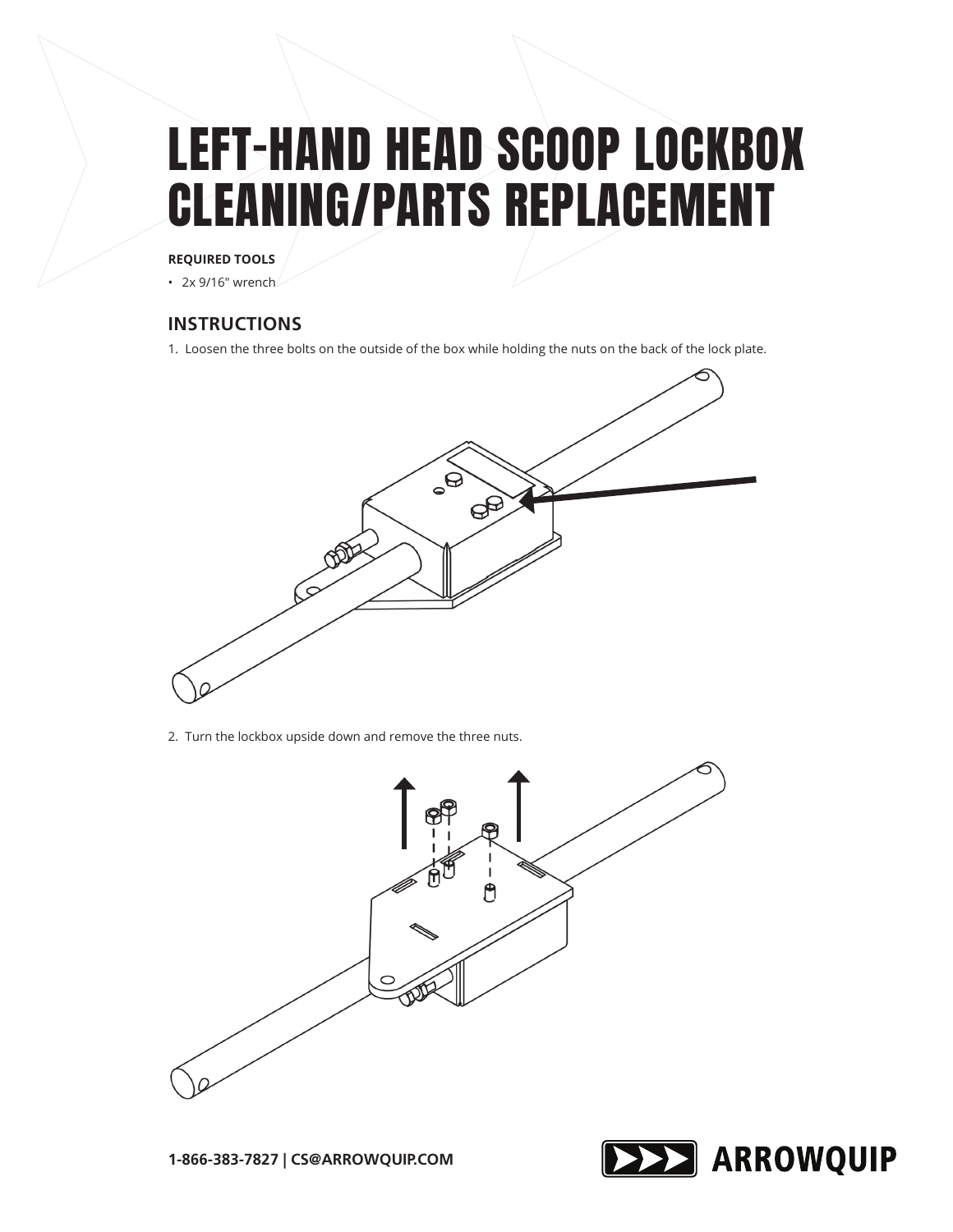3. Remove the back plate to expose the locking mechanism.



4. Push the lock pin, pushing the lock plate towards the two bolts, and remove the long lock shaft. **NOTE: Shaft can be removed through either end of the lockbox.**



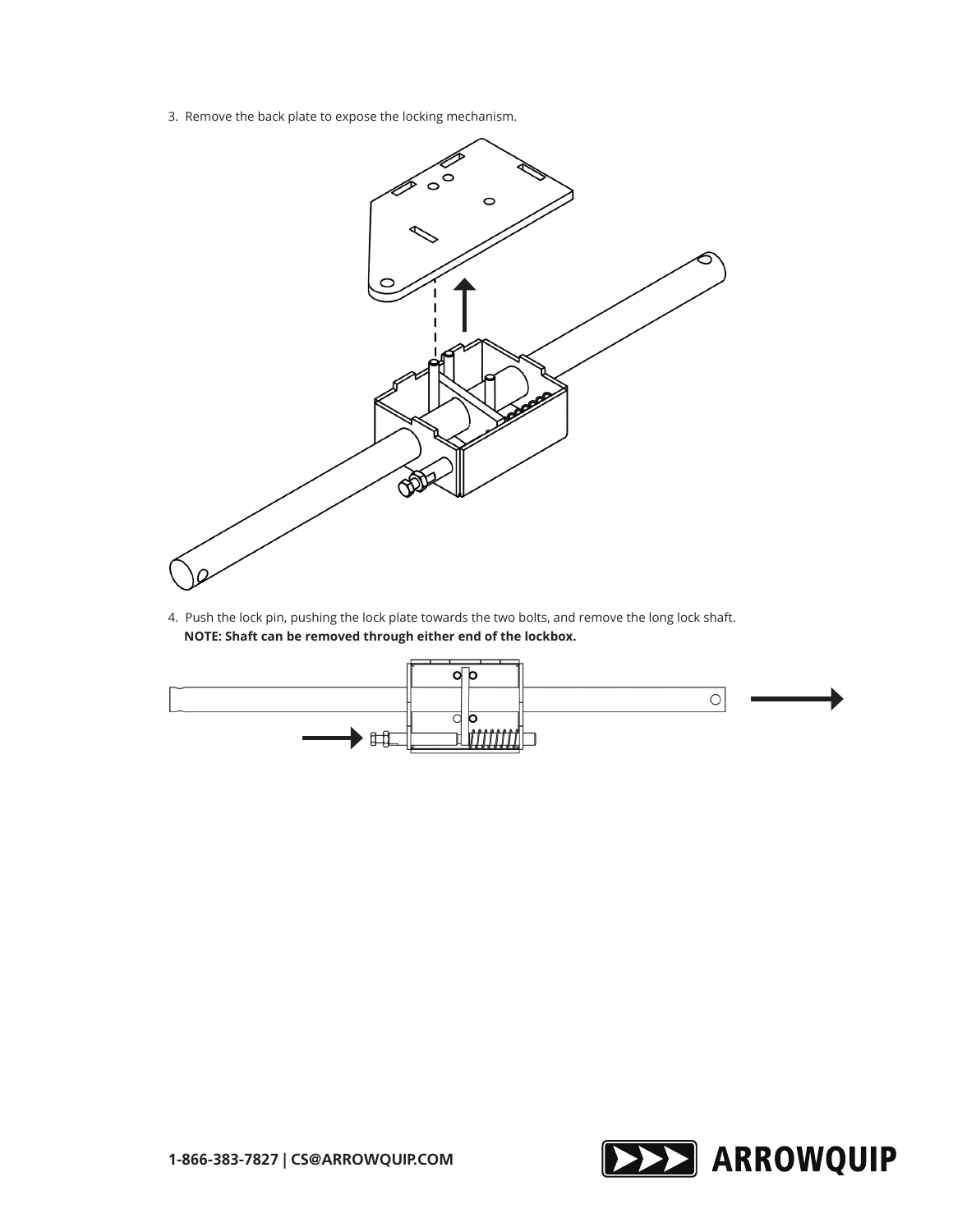5. Lift the lockbox off the working surface and remove the single bolt in front of the lock plate.



6. Slowly release pressure on the lock plate and remove the lock plate, spring, and small shaft from the mechanism.